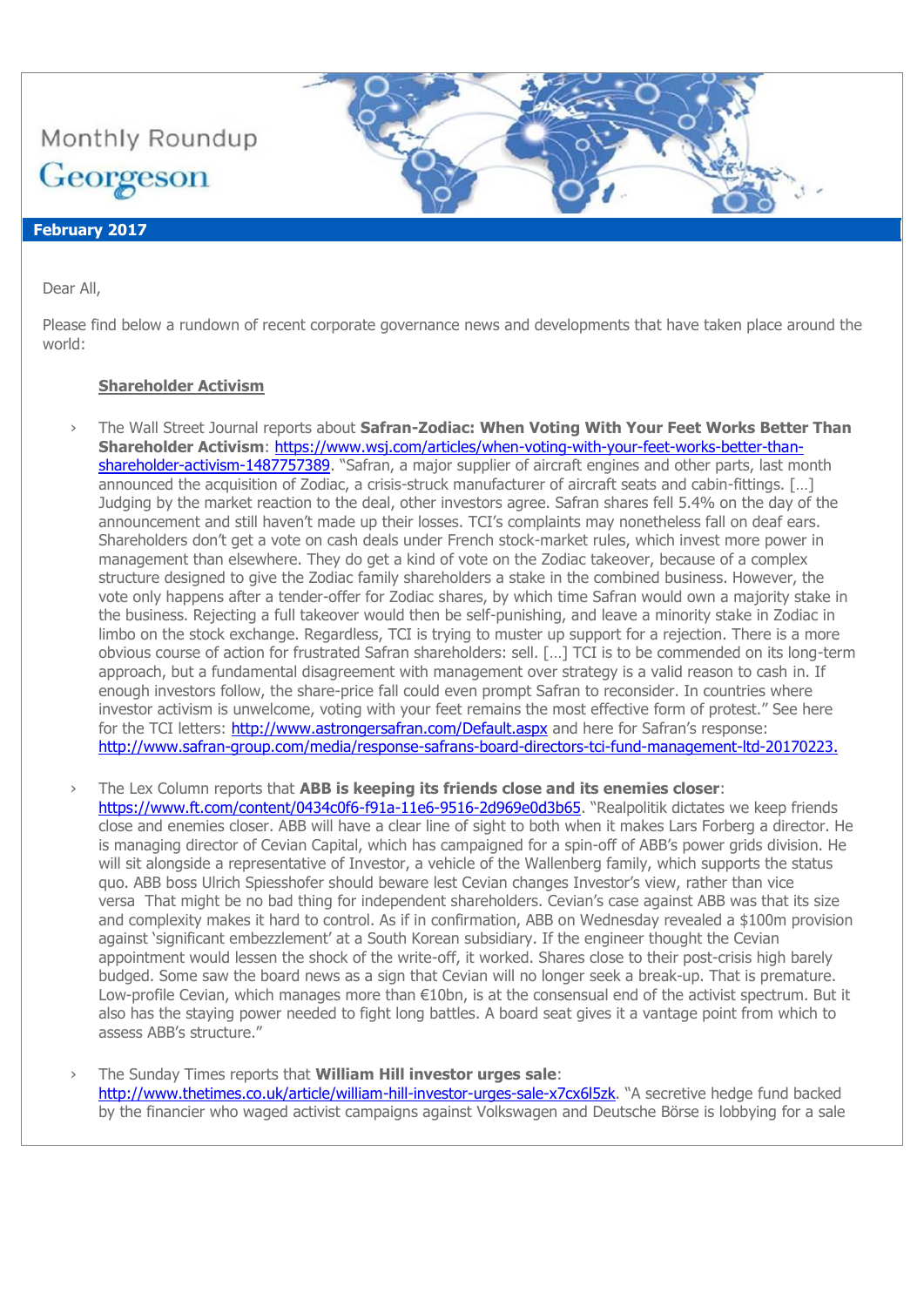of William Hill. Parvus Asset Management, which is an affiliate of billionaire Sir Chris Hohn's Children's Investment Fund, has been pushing for a sale of the bookie for the past four months, according to City sources. Parvus is William Hill's biggest shareholder with about 14% of the stock, which it has built up through derivatives. The fund opposed the gambling giant's attempts to merge with Amaya, the Canadian owner of the PokerStars website, last October. It said the deal would destroy shareholder value. However, it is understood that Parvus supports the sale of the company to other potential bidders. During the talks with Amaya, it proposed a merger between William Hill and GVC Holdings, the London-listed online gaming operator."

- › The Financial Times reports that **Top Ocado investors hold more than 100% of shares**: [https://www.ft.com/content/6b7c8a5a-eec0-11e6-930f-061b01e23655.](https://www.ft.com/content/6b7c8a5a-eec0-11e6-930f-061b01e23655) "The top 26 investors in Ocado have claims on more than 100 per cent of the online grocer's shares, an unusual situation created by its main shareholders buying borrowed stock and in effect acquiring double rights to some holdings. The high concentration of Ocado share ownership is likely to increase volatility in the company's share price. This heightens the risks for short sellers in a stock where their combined negative bets represent a large proportion of the shares available to be bought and sold. Hedge funds have borrowed 18.4 per cent of the Ocado shares in issue, making it the third most shorted UK stock on that basis, according to Markit."
- › Slaughter and May have published a briefing entitled **Share splitting and takeover schemes: the Dee Valley case**: [https://www.slaughterandmay.com/what-we-do/publications-and](https://www.slaughterandmay.com/what-we-do/publications-and-seminars/publications/newsletters-and-briefings/2017/share-splitting-and-takeover-schemes-the-dee-valley-case/)[seminars/publications/newsletters-and-briefings/2017/share-splitting-and-takeover-schemes-the-dee-valley](https://www.slaughterandmay.com/what-we-do/publications-and-seminars/publications/newsletters-and-briefings/2017/share-splitting-and-takeover-schemes-the-dee-valley-case/)[case/.](https://www.slaughterandmay.com/what-we-do/publications-and-seminars/publications/newsletters-and-briefings/2017/share-splitting-and-takeover-schemes-the-dee-valley-case/) "In Re Dee Valley Group plc, the court was asked to consider the validity of splitting shareholdings for the purpose of defeating the "majority in number" test in a scheme of arrangement used to effect a takeover. In the first case to consider the question, the High Court ruled that the votes of shareholders who had acquired their shares from a person splitting his holding with the sole purpose of defeating the scheme were invalid. This briefing considers the Court's judgment and its implications for takeover schemes."
- › The Financial Times reports that **US rail operator CSX puts brakes on Hunter Harrison's demands**: [https://www.ft.com/content/be2e4a68-f942-11e6-bd4e-68d53499ed71.](https://www.ft.com/content/be2e4a68-f942-11e6-bd4e-68d53499ed71) "Hunter Harrison walked away from a lucrative job running Canadian Pacific Railway to offer his services to CSX last month. The question for CSX investors is if he is worth the price, including a compensation demand which it says adds up to \$300m. The CSX board wants Mr Harrison to be its next chief executive, it said earlier this month. But it was not prepared to accede to what it called 'extraordinary requests' from him and the activist investor backing him, Mantle Ridge. Last week, CSX extended for a second time the deadline for nominating board directors, a sign that the two sides are still negotiating."
- › The New Yorker has published an **article about Herbalife vs. Bill Ackman entitled 'Shorting a Rainbow'**:<http://www.newyorker.com/magazine/2017/03/06/financiers-fight-over-the-american-dream>. "Bill Ackman saw his hedge fund's crusade against Herbalife as a moral battle with a billion-dollar payday. [He] planned to make a fortune—and do good—by exposing how Herbalife preyed on the poor. What went wrong?"

## **Europe…**

› The European Banking Authority (EBA) has published its annual **EBA Report on High Earners**: [https://www.eba.europa.eu/-/eba-observes-a-significant-increase-of-high-earners-in-eu-banks.](https://www.eba.europa.eu/-/eba-observes-a-significant-increase-of-high-earners-in-eu-banks) "The Report contains data covering all staff of institutions in the EU and EU branches of third country institutions receiving a total remuneration of one million euro or above. The data is available in aggregate format at the EU level, for each Member State, and by payment bracket within each Member State. […] The number of high earners receiving remuneration of more than EUR 1 million increased significantly from 3,865 in 2014 to 5,142 in 2015 mainly driven by changes in the exchange rate between EUR and GBP. The largest population of high earners in the EU of 4,133 is located in the United Kingdom, accounting for 80.4% of the total number of high earners (+41.25% compared to 2014) and most of them are remunerated in GBP. In most of the other Member States, the number of high earners also slightly increased."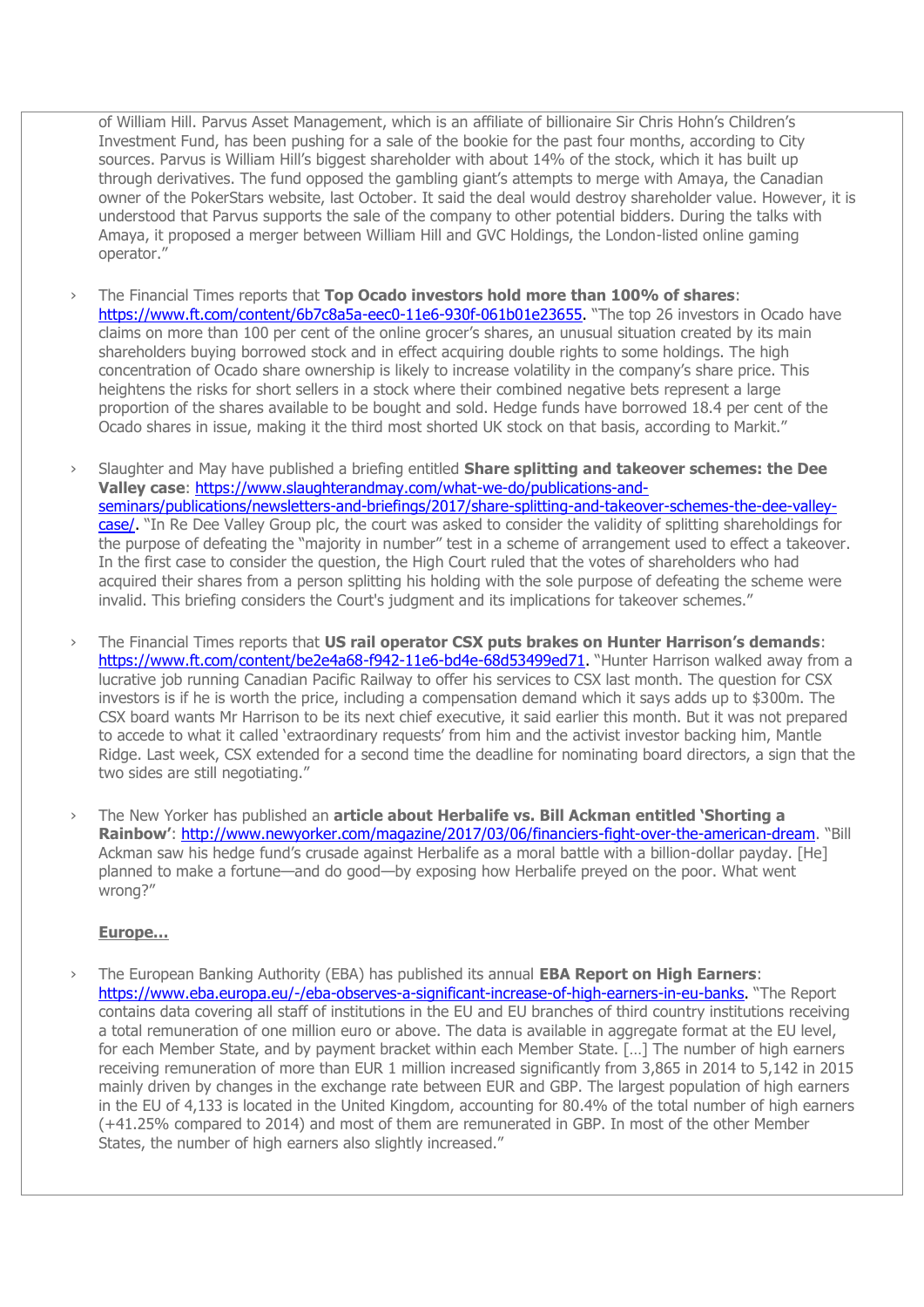## **…and beyond**

- › The Financial Times reports that **Executive pay rebellions loom in 'shareholder spring'**: [https://www.ft.com/content/4d02fb44-ef93-11e6-930f-061b01e23655.](https://www.ft.com/content/4d02fb44-ef93-11e6-930f-061b01e23655) "The world's largest asset managers, talking to the Financial Times, are clear that the events of 2016 will be the start, rather than the end, of the so-called 'shareholder spring' as companies face ever more pressure to curb pay plans in the US and UK, in particular. Investors predict a second stormy AGM season, with corporate governance experts highlighting 'serial misbehavers' such as Liberty Media and Oracle in the US, and WPP, Sports Direct and BP in the UK, as companies expected to come under renewed attacks this year." Additionally, **Investors plan tougher action to tackle excessive corporate pay**: "Several of the world's most powerful shareholders are planning to take even tougher action on excessive bonuses for company bosses in 2017 after investor protests over executive pay reached a five-year high last year. Large investors including Fidelity International, Aberdeen Asset Management, Calpers, Standard Life and Henderson Global Investors have told the Financial Times that they are planning to crank up pressure on boards to reduce excessive pay and introduce greater transparency in 2017." They also published a full page article about **How paying chief executives less can help corporate performance**: [https://www.ft.com/content/10952312-ee30-11e6-930f-061b01e23655.](https://www.ft.com/content/10952312-ee30-11e6-930f-061b01e23655)
- › The South China Morning Post reports that **Snap's offering represents a disastrous corporate governance milestone**: [http://www.scmp.com/business/article/2068242/snaps-offering-represents](http://www.scmp.com/business/article/2068242/snaps-offering-represents-disastrous-corporate-governance-milestone)[disastrous-corporate-governance-milestone.](http://www.scmp.com/business/article/2068242/snaps-offering-represents-disastrous-corporate-governance-milestone) "For such a large tech offering, the Snap Inc IPO, on the New York Stock Exchange, is quickly looking pretty toxic. [...] But, most of all, Snap's offering represents a disastrous corporate governance milestone. The IPO would be the first to offer shares with no voting power. And co-founders Evan Spiegel, chief executive officer and Bobby Murphy, chief technology officer will control the company for a period even if they resign or die. The prospectus states that a founder's voting power would only be diluted if he cut his stake substantially or 'nine months after death'. […] It's a downhill race for corporate governance as it will put regulatory reform pressure on Hong Kong and other major exchanges to eliminate all pretence of investor protection just to win tech listings. Institutional investors have to buy into this IPO if the stock is included in the major indices. Perhaps index providers should consider whether nonvoting share classes should indeed be included in major indices such as the S&P 500 as a way to encourage fair governance practises."
- › The Financial Times reports that **Golden parachutes leave unhappy investors behind**: <https://www.ft.com/content/c63591b0-ea08-11e6-893c-082c54a7f539>. "Who knows what temptations a golden parachute can open up? Reports suggest that senior executives at Mead Johnson, the US baby formula maker talking to Reckitt Benckiser about a \$17bn takeover, could walk away with more than \$30m if the deal goes through. […] Getting rid of those impeding progress at the top may be worth a pay-off. But at Volkswagen, the most recent golden parachute suggests the opposite. Christine Hohmann-Dennhardt was taken on as head of compliance in January 2016 to tackle deep-rooted problems at the carmaker, which had cheated on emissions tests on millions of vehicles. Last month she left after just 13 months in the job, taking with her €10m-€15m. This included three years' of full pay despite leaving 23 months early. VW blamed 'differences in vision'. The carmaker's management and union certainly did not like much of what she proposed, such as hiring Louis Freeh, a former director of the US FBI, as an independent monitor. […] Reducing the complexity of these pay packages would have a number of good results, not least in forcing companies to justify pay-offs. Until that happens, shareholders should kick up a fuss about golden parachutes, not just those that appear to reward failure, but those that mark someone just doing their job. A fuss can have an effect, after all. Two years ago, the departing chief of Alcatel-Lucent, Michel Combes, had his golden parachute cut in half after pressure from politicians and the public."

#### **UK**

› The Financial Reporting Council (FRC) has announced **a review of the UK Corporate Governance Code**: [https://www.frc.org.uk/News-and-Events/FRC-Press/Press/2017/February/FRC-to-review-the-UK-Corporate-](https://www.frc.org.uk/News-and-Events/FRC-Press/Press/2017/February/FRC-to-review-the-UK-Corporate-Governance-Code.aspx)[Governance-Code.aspx.](https://www.frc.org.uk/News-and-Events/FRC-Press/Press/2017/February/FRC-to-review-the-UK-Corporate-Governance-Code.aspx) "The Financial Reporting Council has announced plans for a fundamental review of the UK Corporate Governance Code. This will take account of work done by the FRC on corporate culture and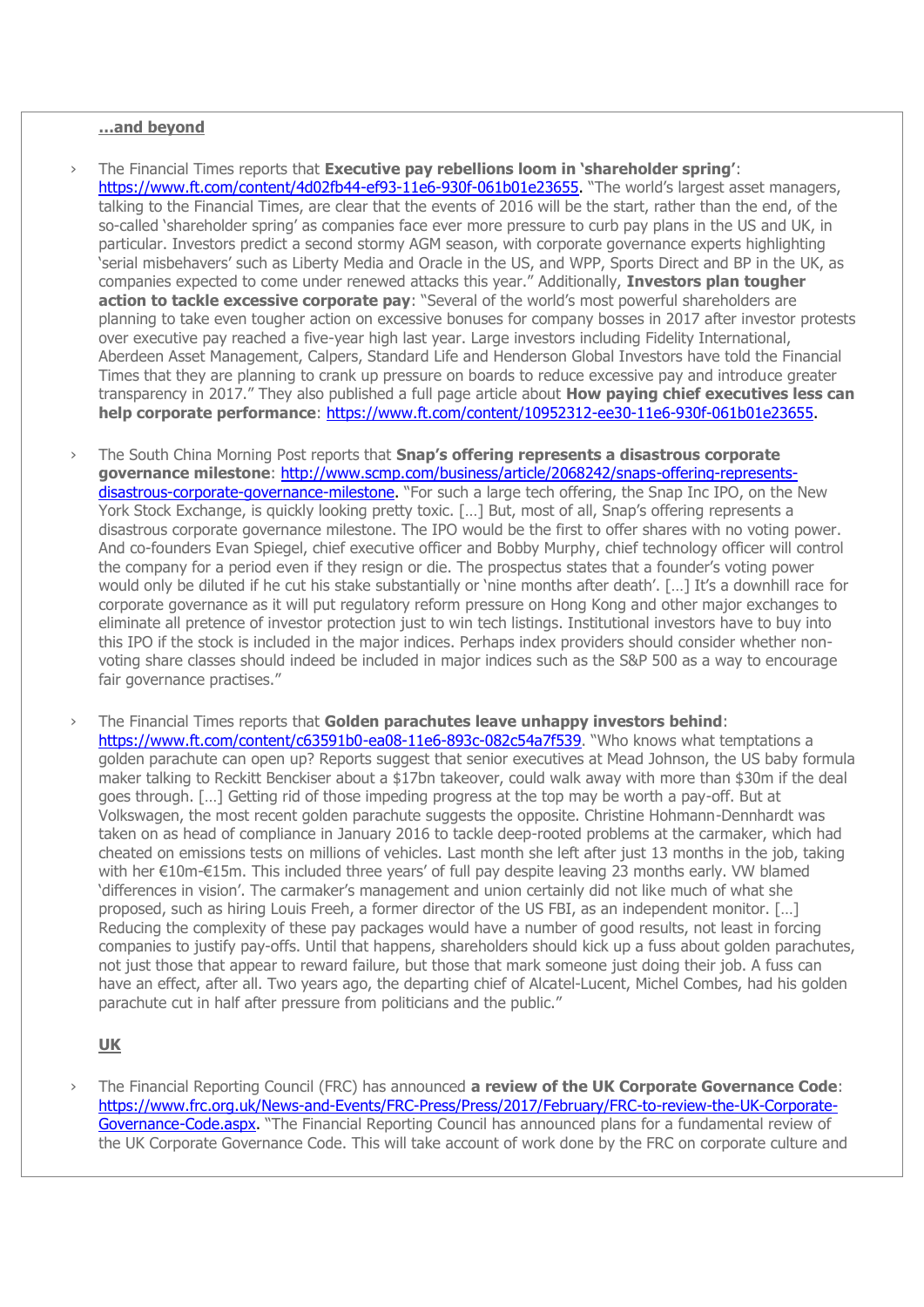succession planning, and the issues raised in the Government's Green Paper and the BEIS Select Committee inquiry. The review will build on the Code's globally recognised strengths developed over the past 25 years while considering the appropriate balance between its principles and provisions and the growing demands on the corporate governance framework. To guide this review, the FRC will seek input from a wide range of stakeholders including its recently established Stakeholder Advisory Panel of high profile representatives from a wide variety of sectors. In its response to the Government's Green Paper on Corporate Governance Reform the FRC will highlight the importance of helping boards take better account of stakeholder views, linking executive remuneration with performance, and extending the FRC's enforcement powers to ensure that disciplinary action can be taken against all directors where there have been financial reporting breaches."

- › The Lex Column reports that **The spring voting season promises to be peppered with investor**  revolts: [https://www.ft.com/content/b5b62c88-f2c7-11e6-8758-6876151821a6.](https://www.ft.com/content/b5b62c88-f2c7-11e6-8758-6876151821a6) "The UK government has been backing away from plans to force companies to report ratios of CEO pay to average staff wages. Averagely-rewarded bosses in the low-waged retail and hospitality sectors would look overpaid. There is a case for setting pay using another ratio: CEO pay relative to enterprise value (quoted equity plus net debt). The latter rises when a business is prospering and falls when it is struggling. By setting pay as a fixed ratio of EV, boards would acknowledge managerial skill, if it exists, is scalable. Pay would be a function of company size. That should seem fair to many. Enterprise value is harder for CEOs to massage than adjusted earnings per share, a common benchmark for bonuses. The proportionate reward for growth would be lower than when increases in total shareholder returns were used, discouraging recklessness. Unearned cyclical rewards could be reduced by paying partly in shares vesting in 7-10 years. Big increases in net debt to raise enterprise value should hurt the share price."
- › The Evening Standard published **Confessions from the City: The corporate governance chief**: [http://www.standard.co.uk/business/confessions-from-the-city-the-corporate-governance-chief](http://www.standard.co.uk/business/confessions-from-the-city-the-corporate-governance-chief-a3469526.html)[a3469526.html.](http://www.standard.co.uk/business/confessions-from-the-city-the-corporate-governance-chief-a3469526.html) "March is a busy time for the City: the accounts department throngs into action and the sales managers get uncharacteristically animated trying to hit their year-end targets. For me, it's a different type of hectic. My diary is crammed with visits from the grizzled chairmen of remuneration committees knocking at the door to explain their latest plan to try to increase pay. The artful bargaining at the UN has nothing on a FTSE 100 group's pay consultation. It's a whirlwind of diplomacy, headed by the committee chairmen and their entourage, namely the head of reward and the pay consultant. They don't come to try our biccies and coffee: they're trying to drum up our support to clinch the votes at the meeting. It's boiler-plate stuff to start with – this is what we're proposing, these are the reasons why, this is the time period. Then the game of poker really starts. Before 2012's shareholder spring, discussions used to be a lot more frank. Right at the outset the chairman would know how the investor was going to vote. Now shareholders are much more qualified in their response."

› Sky News reports that **Barclays outlines plans to freeze Staley's £8m-a-year pay deal**: [http://news.sky.com/story/barclays-outlines-plans-to-freeze-staleys-1638m-a-year-pay-deal-10765627.](http://news.sky.com/story/barclays-outlines-plans-to-freeze-staleys-1638m-a-year-pay-deal-10765627) "Barclays is proposing to freeze its chief executive's maximum pay package for the next three years in a bid to avert a repetition of the remuneration rows which dogged one of Britain's biggest lenders. Sky News has learnt that Crawford Gillies, the board member who chairs Barclays' remuneration committee, outlined plans for a revised pay policy at a meeting with leading investors last week. […] Sources say that an aggregate figure of £8.2m was referred to by Mr Gillies as being the maximum potential pay deal for Mr Staley for the next three years. While still a lavish sum, Barclays hopes the move to freeze its chief executive's maximum payout until 2019 will convince shareholders that it is committed to avoiding further showdowns over remuneration."

› The Financial Times reports that **The \$17bn Reckitt/Mead Johnson deal looks likely to ensure CEO will meet his payout targets**: [https://www.ft.com/content/61ba823e-f1d5-11e6-8758-6876151821a6.](https://www.ft.com/content/61ba823e-f1d5-11e6-8758-6876151821a6) "Reckitt had its triennial vote last year. Nonetheless, Mr Kapoor's pay, which ranks him among the top 15 best paid chiefs in the US and UK, reopens an old sore for many investors. His bonuses and long-term incentive plans are measured purely on revenue and earnings per share growth. The acquisition of Mead Johnson for \$17bn will be earnings accretive within a year, and looks likely to ensure that Mr Kapoor will meet his payout targets next year and the year after. If Reckitt can guarantee to boost investor returns by as much and as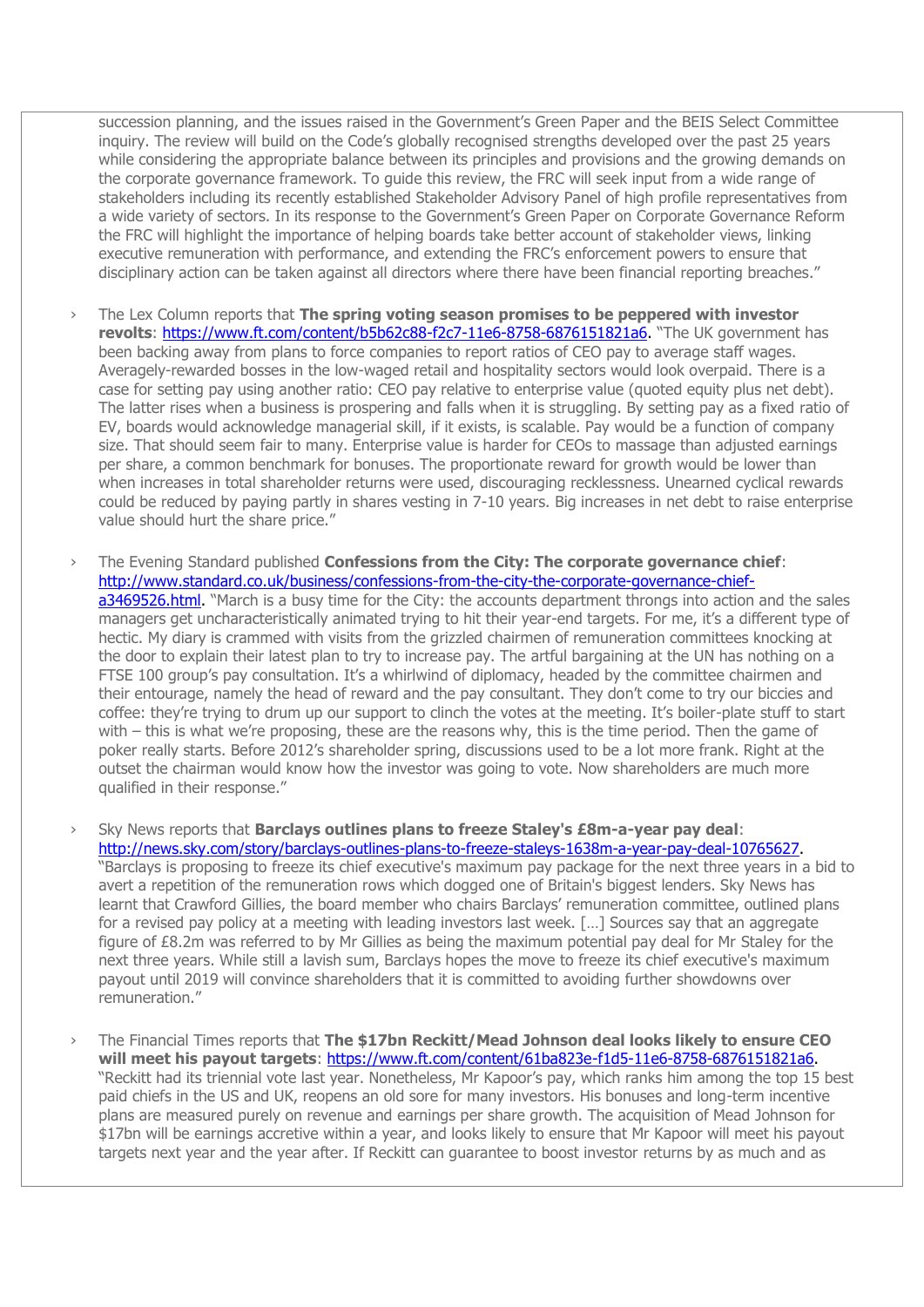fast, they will be happy. They have a Mr Micawberish rule of thumb – returns on capital should exceed the cost of capital by year three. But Reckitt, which is increasing borrowings by about \$16bn to buy Mead Johnson, says returns will only rise above the cost of capital by year five. Net debt will be four times earnings before tax and other negatives in the first year."

› The Guardian reports that **Thomas Cook cuts boss's payout after shareholders revolt**: [https://www.theguardian.com/business/2017/feb/09/thomas-cook-cuts-boss-payout-shareholders-revolt.](https://www.theguardian.com/business/2017/feb/09/thomas-cook-cuts-boss-payout-shareholders-revolt) "Thomas Cook has responded to shareholder pressure and reduced the maximum payout for its chief executive under a new long-term bonus plan, after a third of investors voted against it. In the biggest revolt, 32.7% of the travel company's shareholders opposed its plan to pay Peter Fankhauser a long-term bonus of up to 225% of his base salary of £703,000, worth about £1.6m a year. In response, Thomas Cook reduced the maximum potential payout to 200% under the strategic share incentive plan (SSIP), but said it would not use it this year. If used, it would replace the current long-term bonus scheme, the performance share plan (PSP), which can in exceptional circumstances pay out 200%."

› Legal & General Investment Management have published a paper entitled **The role of the Senior Independent Director**: [http://www.lgim.com/library/capabilities/The-role-of-the-Senior-Independent-](http://www.lgim.com/library/capabilities/The-role-of-the-Senior-Independent-Director_JAN_2017.pdf)Director JAN 2017.pdf. "The Senior Independent Director (SID) burst into the Corporate Governance world with the Higgs Review of the UK Combined Code in January 2003. In the wake of the high profile failures of Marconi and Equitable Life, Higgs suggested that the role of the SID was important in the relationship between major shareholders and the board, stating that 'The senior independent director should be available to shareholders, if they have reason for concern that contact through the normal channels of chairman or chief executive has failed to resolve.' […] What follows is a snapshot of the SID at 14, and an attempt to both capture best practice and give some guidance on what the role has become at its best. It is based on numerous conversations with SIDs themselves, as well as on our experiences of dealing with them in sometimes testing circumstances. In the past 14 years we have witnessed and benefited from the value of a number of effective SIDs, and we are sincerely grateful to them."

› The Times reports that **Adviser is accused of 'mafia style shakedown'**:

<http://www.thetimes.co.uk/article/adviser-is-accused-of-mafia-style-shakedown-7vz8qv770> "An influential consultancy that advises institutional shareholders on whether to veto company bonus schemes has triggered concern by touting a service to boards to help them to sidestep investor revolts in the coming AGM season. Institutional Shareholder Services, the world's biggest proxy voting agency, has told UK-listed company boards that it can identify potential problem pay schemes and suggest tweaks and favourable language to ensure that they win shareholder approval. Remuneration experts say that a letter sent last month by ISS Corporate Solutions, an ISS subsidiary, raised concerns about a possible conflict of interest, while some boards feel that they are being improperly pressurised to take the service for fear of receiving a negative recommendation from ISS. […] ISS said yesterday that it recognised the potential for conflicts of interest but had robust processes and firewalls in place. The identities of ISS CS clients were never shared with the main ISS research team. Whether ISS CS was hired had no bearing on the parent company's recommendations."

## **France**

› The IFA – Institut Français des Administrateurs (the French Institute of Directors) has published a report entitled **Baromètre IFA – Ethics & Boards**: [http://www.ifa-asso.com/informer/actualites/actualites-de-l](http://www.ifa-asso.com/informer/actualites/actualites-de-l-ifa/communiques-de-presse/lancement-du-barometre-ifa-ethics-boards-de-la-composition-des-conseils-du-sbf-120.html)[ifa/communiques-de-presse/lancement-du-barometre-ifa-ethics-boards-de-la-composition-des-conseils-du-sbf-](http://www.ifa-asso.com/informer/actualites/actualites-de-l-ifa/communiques-de-presse/lancement-du-barometre-ifa-ethics-boards-de-la-composition-des-conseils-du-sbf-120.html)[120.html.](http://www.ifa-asso.com/informer/actualites/actualites-de-l-ifa/communiques-de-presse/lancement-du-barometre-ifa-ethics-boards-de-la-composition-des-conseils-du-sbf-120.html) "The Board of Directors or Supervisory Board plays an essential role as guarantor of a company's social interest. The IFA, in support of the corporate governance codes, focuses on clarifying and disseminating good practices necessary for effective governance. It is in this context that IFA has partnered with Ethics & Boards, a leading observatory of listed companies, to launch this new barometer. It will serve as a reference to follow over time the indicators of the composition of Boards. The data and indicators of this barometer not only allow to monitor the progress of certain aspects of governance but also to remain vigilant that compliance is necessary but in no case sufficient for a governance in the service of competitiveness." See here for the full document: [http://www.ifa-asso.com/fileadmin/user\\_upload/IFA\\_2016\\_22.02.2017\\_Final.pdf.](http://www.ifa-asso.com/fileadmin/user_upload/IFA_2016_22.02.2017_Final.pdf)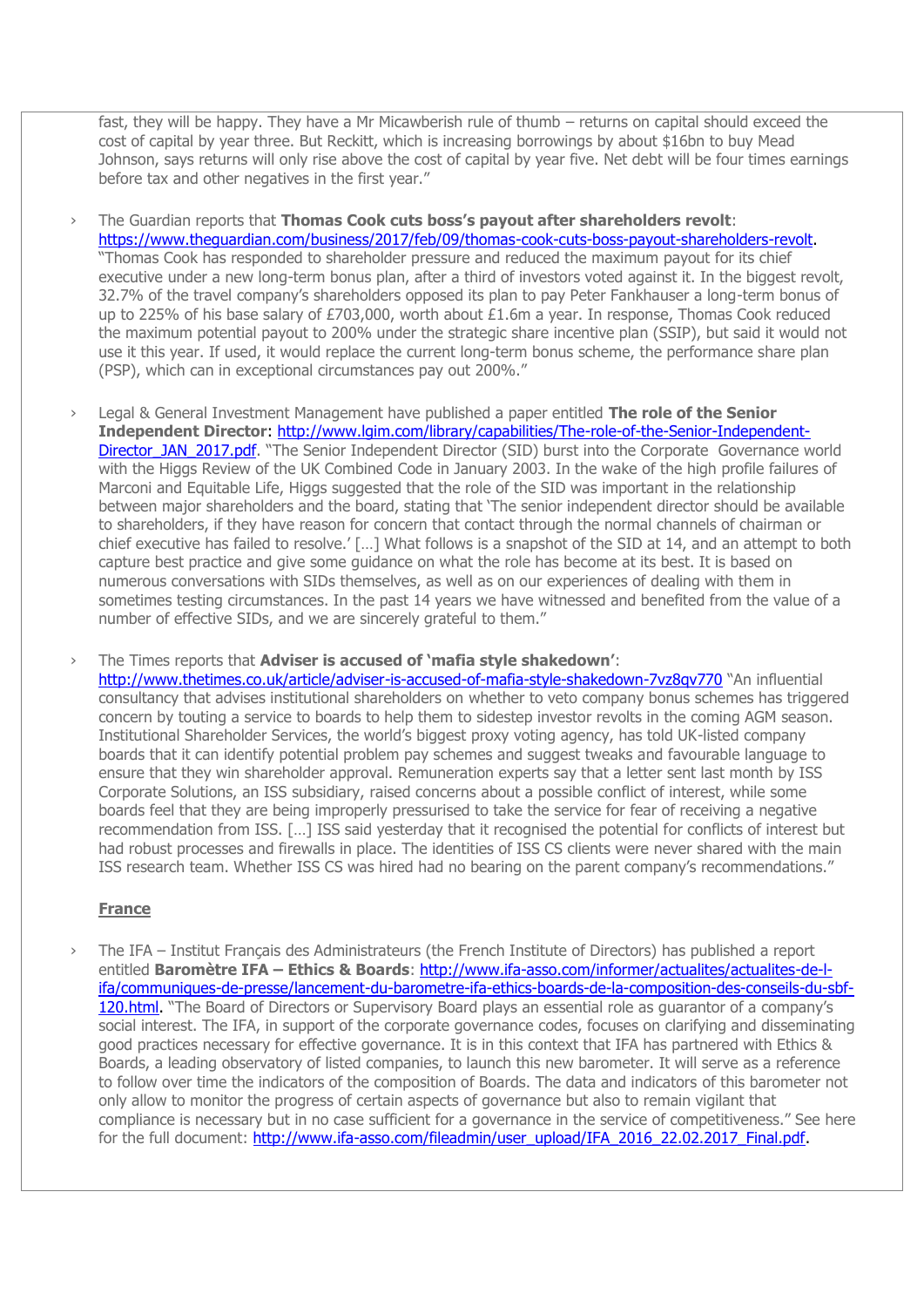› The Wall Street Journal report that **Renault-Nissan's Carlos Ghosn Sees Paris as Hurdle to Auto Merger**: [https://www.wsj.com/articles/in-handing-off-nissan-ghosn-aims-to-get-arms-around-the-broader](https://www.wsj.com/articles/in-handing-off-nissan-ghosn-aims-to-get-arms-around-the-broader-alliance-1487854621)[alliance-1487854621.](https://www.wsj.com/articles/in-handing-off-nissan-ghosn-aims-to-get-arms-around-the-broader-alliance-1487854621) "Mr. Ghosn's decision to step down as Nissan's chief executive and hand control of the Japanese auto maker over to Hiroto Saikawa came shortly after Mr. Saikawa was named co-CEO last year. The move comes as the alliance Mr. Ghosn architected in 1999 with France's Renault SA faces an inflection point with French elections taking place in coming months. Mr. Ghosn continues to oversee the Renault-Nissan partnership, which expanded last year with the \$2.3 billion purchase of control of Mitsubishi Motors Corp. and is anchored in a cross-shareholding between the Japanese and French auto makers that keeps various operations at a distance. […] To truly operate like Toyota Motor Corp., Volkswagen AG or General Motors Co., however, Mr. Ghosn needs to combine his Renault and Nissan briefcases into one consolidated bag. […] Mr. Ghosn, speaking in an interview Thursday, said a merger is off the table as long as French officials see Renault as a national champion, with interests that are separate from the Japanese partners. 'Nissan has been very clear during discussions with the French state that they are not going further in terms of a merger, or anything else, with the French state as a shareholder of Renault."

› MarketWatch reports that **Former French President Sarkozy joins Accor board**: [http://www.marketwatch.com/story/former-french-president-sarkozy-joins-accor-board-2017-02-22.](http://www.marketwatch.com/story/former-french-president-sarkozy-joins-accor-board-2017-02-22) "Former French President Nicolas Sarkozy has joined the board of hotels group Accor SA. Mr. Sarkozy will work toward extending Accor's international reach and promoting French tourism, Accor said in a statement. He will take over from the representative of Colony Capital after the fund decided to sell its shareholding in Accor earlier this month."

### **Germany**

› The German Corporate Governance Commission has **published a new edition of the German Corporate Governance Code and announced that Rolf Nonnenmacher will chair the Commission**: [http://www.dcgk.de/en/kommission-33/die-kommission-im-dialog/details/proposed-amendments-to-code-for-](http://www.dcgk.de/en/kommission-33/die-kommission-im-dialog/details/proposed-amendments-to-code-for-2017-published-183.html)[2017-published-183.html.](http://www.dcgk.de/en/kommission-33/die-kommission-im-dialog/details/proposed-amendments-to-code-for-2017-published-183.html) The Code's Preamble to now states that "institutional investors are particularly important to companies and are expected to exercise their rights of ownership actively and responsibly, in accordance with transparent principles which also respect the concept of sustainability." Further amendments to the Code include provisions that: "companies shall publish the basic features of their Compliance Management System", "employees shall be given the opportunity of anonymously reporting suspected breaches of the law within the company", and "the Supervisory Board shall in future prepare a profile of skills and expertise for the entire Supervisory Board." Finally, the Code now recommends that "the Chairman of the Supervisory Board be prepared […] to discuss topics relevant to the Supervisory Board with investors." See here for the full document with mark ups (in German): [http://www.dcgk.de/de/kommission/die-kommission](http://www.dcgk.de/de/kommission/die-kommission-im-dialog/deteilansicht/kodexaenderungen-2017-beschlossen-vorsitzwechsel-zum-1-maerz.html?file=files/dcgk/usercontent/de/download/kodex/170214%20Kodex%20D%20Mark%20up%20vorlaeufige%20Version.pdf)[im-dialog/deteilansicht/kodexaenderungen-2017-beschlossen-vorsitzwechsel-zum-1](http://www.dcgk.de/de/kommission/die-kommission-im-dialog/deteilansicht/kodexaenderungen-2017-beschlossen-vorsitzwechsel-zum-1-maerz.html?file=files/dcgk/usercontent/de/download/kodex/170214%20Kodex%20D%20Mark%20up%20vorlaeufige%20Version.pdf) [maerz.html?file=files/dcgk/usercontent/de/download/kodex/170214%20Kodex%20D%20Mark%20up%20vorl](http://www.dcgk.de/de/kommission/die-kommission-im-dialog/deteilansicht/kodexaenderungen-2017-beschlossen-vorsitzwechsel-zum-1-maerz.html?file=files/dcgk/usercontent/de/download/kodex/170214%20Kodex%20D%20Mark%20up%20vorlaeufige%20Version.pdf) [aeufige%20Version.pdf.](http://www.dcgk.de/de/kommission/die-kommission-im-dialog/deteilansicht/kodexaenderungen-2017-beschlossen-vorsitzwechsel-zum-1-maerz.html?file=files/dcgk/usercontent/de/download/kodex/170214%20Kodex%20D%20Mark%20up%20vorlaeufige%20Version.pdf)

› Deutsche Welle reports that **German national railway chief resigns amid pay dispute**: <http://www.dw.com/en/german-national-railway-chief-resigns-amid-pay-dispute/a-37331788>. "German news agency DPA reported Monday that the 65-year-old Deutsche Bahn chief executive stepped down during a meeting of the German rail operator's supervisory board, which had originally been scheduled to extend his contract. Quoting sources who took part in the meeting, Grube's decision came after the board had refused to grant him a three-year extension of his contract until 2020, DPA said. The supervisors had offered him only a two-year extension instead, it said. Negotiations for a second term with Grube at the helm of Germany's state-owned railway enterprise have been dragging on for months, with media reports saying the CEO offered to accept a salary freeze in exchange for a longer contract. Grube was even said to have relinquished his right to claim compensation should his contract be terminated before it expires."

› Handelsblatt reports that **VW Wants to Cap Executive Compensation at €10 Million**: [https://global.handelsblatt.com/companies-markets/vw-wants-to-cap-executive-compensation-at-e10-million-](https://global.handelsblatt.com/companies-markets/vw-wants-to-cap-executive-compensation-at-e10-million-698673)[698673.](https://global.handelsblatt.com/companies-markets/vw-wants-to-cap-executive-compensation-at-e10-million-698673) "The supervisory board at Volkswagen is drafting plans to cap executive compensation at  $\epsilon$ 10 million,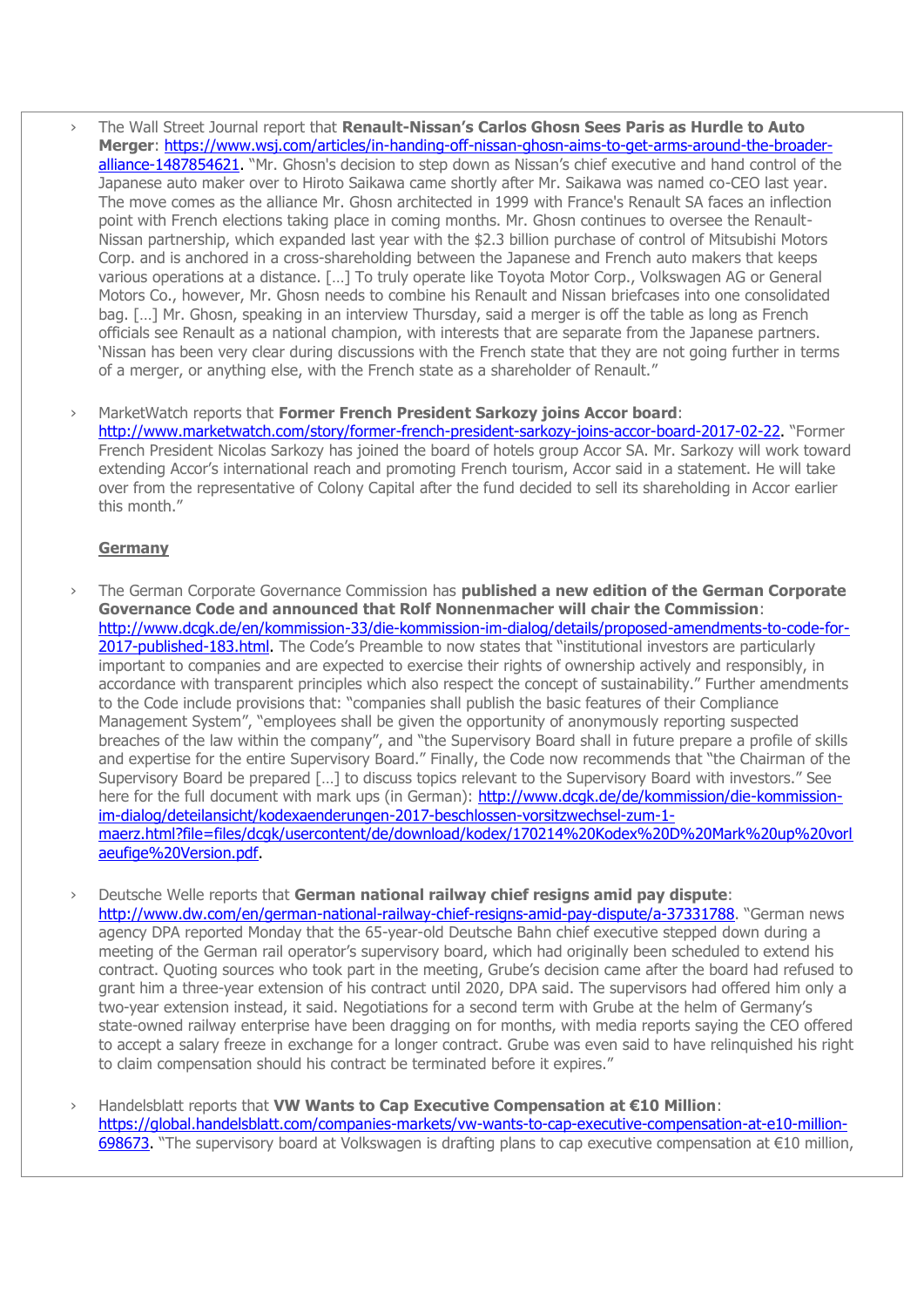or \$10.7 million, according to Handelsblatt sources close to the non-executive board. […] Under the proposed compensation system, executives would receive a higher fixed salary and lower variable compensation. Bonuses wouldn't play as great a role as in the past, company sources told Handelsblatt. Variable compensation has been about four times higher than fixed compensation. Executives would also invest a portion of their money in company stock, which they would not be able to redeem for several years. Bonuses would be tied to dividends and VW's stock price, sources said, so that the consequences of a bad year would also be reflected in executive pay."

# **Netherlands**

› The Guardian reports about **How Unilever foiled Kraft Heinz's £115bn takeover bid**: [https://www.theguardian.com/business/2017/feb/20/how-unilever-foiled-kraft-heinzs-115m-takeover-bid](https://www.theguardian.com/business/2017/feb/20/how-unilever-foiled-kraft-heinzs-115m-takeover-bid-warren-buffett)[warren-buffett.](https://www.theguardian.com/business/2017/feb/20/how-unilever-foiled-kraft-heinzs-115m-takeover-bid-warren-buffett) "Unilever forced Kraft Heinz to abandon its £115bn bid for the company after the Anglo-Dutch maker of Marmite and Flora said it would use every tool at its disposal to fend off a deal. The US consumer goods firm behind Philadelphia and WeightWatchers withdrew its offer 'amicably' on Sunday evening, just 48 hours after admitting interest in its much larger rival." Previously the Daily Telegraph had reported about how **Dutch poison pill could save Unilever from 'predatory' bid from Kraft Heinz**: [http://www.telegraph.co.uk/business/2017/02/18/dutch-poison-pill-could-save-unilever-predatory-bid-kraft](http://www.telegraph.co.uk/business/2017/02/18/dutch-poison-pill-could-save-unilever-predatory-bid-kraft-heinz/)[heinz/.](http://www.telegraph.co.uk/business/2017/02/18/dutch-poison-pill-could-save-unilever-predatory-bid-kraft-heinz/) "Kraft Heinz's attempts to pull off an audacious takeover of Unilever could be derailed by Dutch laws that allow the Dove soap-maker to block a bid that threatens jobs, jeopardises the country's national interests, or could have a detrimental impact on the environment."

## **United States**

- › The Financial Times reports about **The battle of the US corporate governance codes**: [https://www.ft.com/content/e52f6f22-e93c-11e6-893c-082c54a7f539.](https://www.ft.com/content/e52f6f22-e93c-11e6-893c-082c54a7f539) "US corporate governance codes are like London buses. You wait ages for one, and then two come along at once. It is barely six months since a coalition of asset managers and blue-chip companies including BlackRock, State Street Global Advisors, T Rowe Price, ValueAct and Vanguard launched Commonsense Principles of Corporate Governance. Yet, last week, along comes Corporate Governance Principles for US Listed Companies, signed by a coalition of asset managers and asset owners including BlackRock, SSgA, T Rowe Price, ValueAct and Vanguard. What is going on? There is broad consensus among investors that US boards are more entrenched and less attuned to shareholders than those in Europe, where countries such as the UK have had powerful codes of conduct since the 1990s. But getting companies to accept higher standards is proving tricky. The trouble is, investors disagree among themselves on many of the finer points of governance that have become settled best practice elsewhere. Given a large and heterogeneous shareholder base with diverse investment objectives and time horizons, directors feel free to ignore many of the entreaties they receive. This annoys the hell out of shareholders but, frankly, boards are pretty grumpy too about being confronted with so many competing governance demands." See here for the **Commonsense Principles of Corporate Governance**: <http://www.governanceprinciples.org/> and here for the **Investor Stewardship Group Corporate Governance Principles For US Listed Companies**: [https://www.isgframework.org/corporate-governance](https://www.isgframework.org/corporate-governance-principles/)[principles/.](https://www.isgframework.org/corporate-governance-principles/)
- › Reuters reports that **Acting SEC Chair takes aim at Dodd-Frank CEO pay ratio rule**: [http://www.reuters.com/article/us-usa-sec-ceopay-idUSKBN15L2BY.](http://www.reuters.com/article/us-usa-sec-ceopay-idUSKBN15L2BY) "The head of the U.S. Securities and Exchange Commission took steps on Monday to delay a controversial rule that will require companies to disclose a ratio comparing their chief executive's pay with the median workforce. Acting SEC Chairman Michael Piwowar said he wants companies to submit comments that outline 'any unexpected challenges' that they are facing as they prepare to comply with the rule later this year. He also asked the SEC's staff to 'reconsider the implementation of the rule' to determine 'whether additional guidance or relief is appropriate.' The SEC's CEO pay ratio rule is a requirement in the 2010 Dodd-Frank Wall Street reform law. The rule is championed by unions and worker advocacy groups who say it provides a helpful metric to keep track of income inequality and excessive CEO pay. But business groups such as the U.S. Chamber of Commerce have staunchly opposed the measure, saying it is 'misleading, politically-inspired and costly.""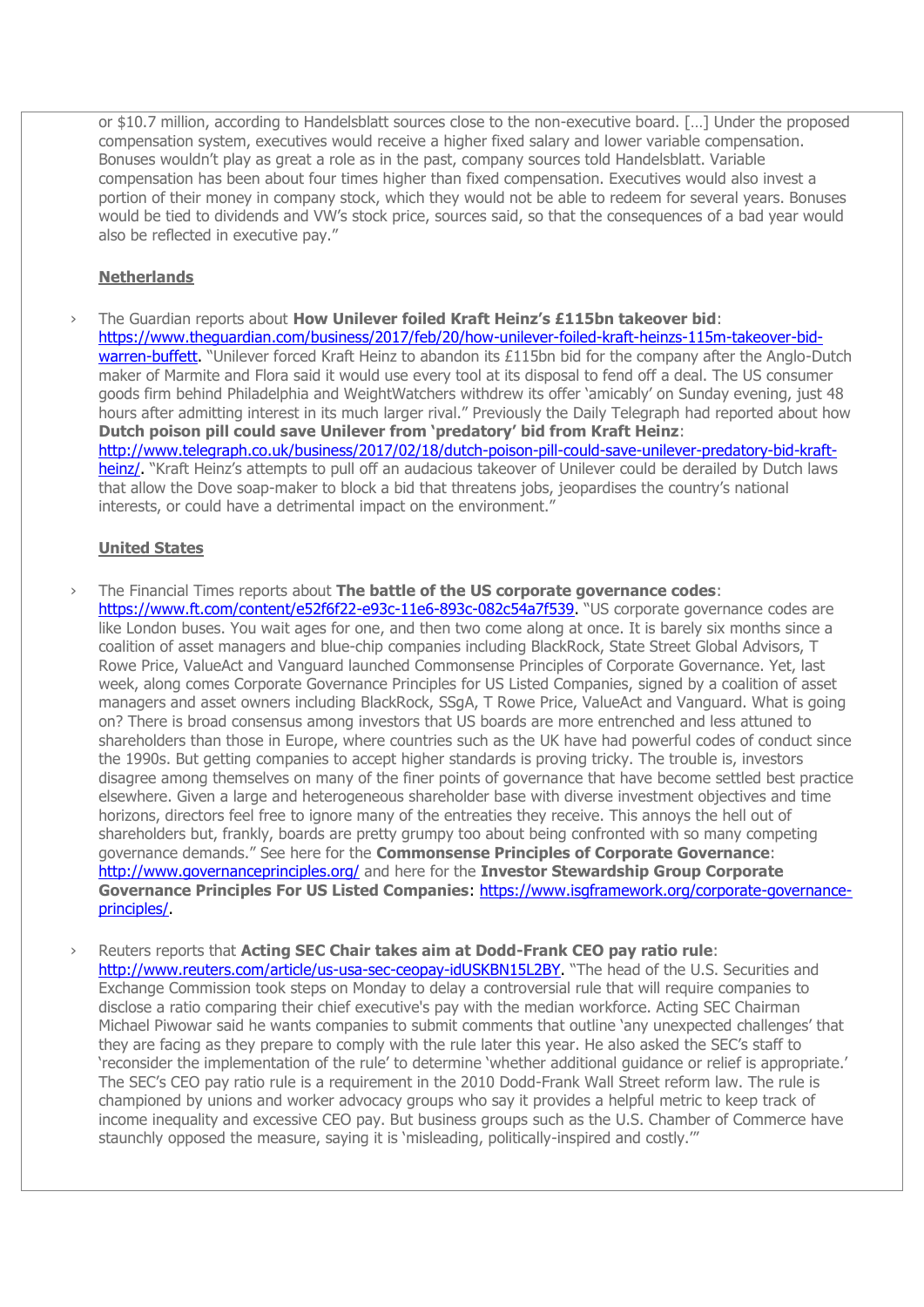› The Financial Times reports that **Alphabet opts to spell out its stock options**: [https://www.ft.com/content/858d9b62-eeef-11e6-ba01-119a44939bb6.](https://www.ft.com/content/858d9b62-eeef-11e6-ba01-119a44939bb6) "Google is about to go cold turkey on Silicon Valley's favourite financial drug. Issuing mountains of stock to employees – and then turning a blind eye to the impact on profits – has been a not-so-secret dirty habit of the US tech industry for years. But the times are changing. In a little-noticed announcement, the internet company's parent, Alphabet, let slip on its last earnings call that it is about to alter its treatment of stock-based compensation – a \$6.7bn cost last year. From this quarter, it will stop presenting a view of its earnings that ignores stock costs. Had that been applied in 2016, the earnings figure that Wall Street used to judge the company would have been nearly 20 per cent lower. Its trailing price/earnings ratio would be 34, not the 27 seen through more rosy spectacles. Alphabet's rethink is a watershed moment in the financial maturity of Google's parent and the evolution of the Valley. The giant companies that dominate today's tech landscape are finally feeling the financial self-confidence to deal with mainstream investors on their own terms. What this means for the next generation of up-andcoming tech companies is another matter."

# **Mexico**

› The Financial Times reports that **Asset managers push for governance change in Mexico**: [https://www.ft.com/content/91820a10-e6bc-11e6-893c-082c54a7f539.](https://www.ft.com/content/91820a10-e6bc-11e6-893c-082c54a7f539) "Aberdeen Asset Management and Franklin Templeton Investments are among asset managers pushing Mexican authorities to overhaul two practices they say are harming investor confidence in a country that has been in global crosshairs since US president Donald Trump took office earlier this month. Cartica, a US-based asset manager focused on emerging markets, is leading a charge from the firms to push listed Mexican companies to give at least one month's notice of shareholder meetings and remove bylaws it says crimps the right of minority investors. […] Californian state pension funds Calpers and Calstrs are among the asset managers pushing for an overhaul in corporate governance rules set by the Mexican Banking and Securities Commission and the Mexican Stock Exchange. The current two-week notice period boards need to give shareholders of annual meetings meant that 75 listed companies, including many of Mexico's largest, last year failed to give investors enough time to make informed decisions, Cartica claimed."

# **Brazil**

› Reuters reports that **Vale to scrap controlling bloc, merge shares in major governance move**: [http://uk.reuters.com/article/uk-vale-sa-equity-agreement-idUKKBN15Z1BV.](http://uk.reuters.com/article/uk-vale-sa-equity-agreement-idUKKBN15Z1BV) "Vale SA plans to become a company with no defined controlling shareholder as soon as possible, in a landmark step aimed at enhancing transparency and equal rights for all shareholders in the world's largest iron ore producer. Controlling shareholders grouped under holding company Valepar SA agreed to stay together for up to 3-1/2 more years. Under those terms, they will present a proposal soon by which Vale will incorporate Valepar and proceed to merge the company's several classes of stock into a single, common one by November. The existing 20-year accord governing Valepar that expires in May will be extended through November to guarantee the transition. [...] The change represents a milestone in a country long hobbled by corporate governance abuses and reorganisations that hampered minority investors in most cases."

# **Japan**

› The Government Pension Investment Fund of Japan (GPIF) has published a **Summary Report of GPIF's Stewardship Activities in 2016**: [http://www.gpif.go.jp/en/topics/pdf/20170203\\_report\\_of\\_stewardship\\_activities\\_2016.pdf](http://www.gpif.go.jp/en/topics/pdf/20170203_report_of_stewardship_activities_2016.pdf). "It is essential for GPIF, as a 'universal owner' (an investor with a very large fund size and a widely diversified portfolio) and a 'super-long-term investor' (designed as a part of 100 years sustainable pension scheme), to minimize negative externalities of corporate activities (environmental and social issues, etc.) and to promote steady and sustainable growth of the overall capital market. GPIF invests in equities and exercises voting rights via external asset managers. GPIF will thus fulfill stewardship responsibilities by promoting constructive dialogues (engagement) between its external asset managers and investee companies, and building a win-win relationship in the investment chain. In this chain, a medium-to long-term improvement in corporate value will